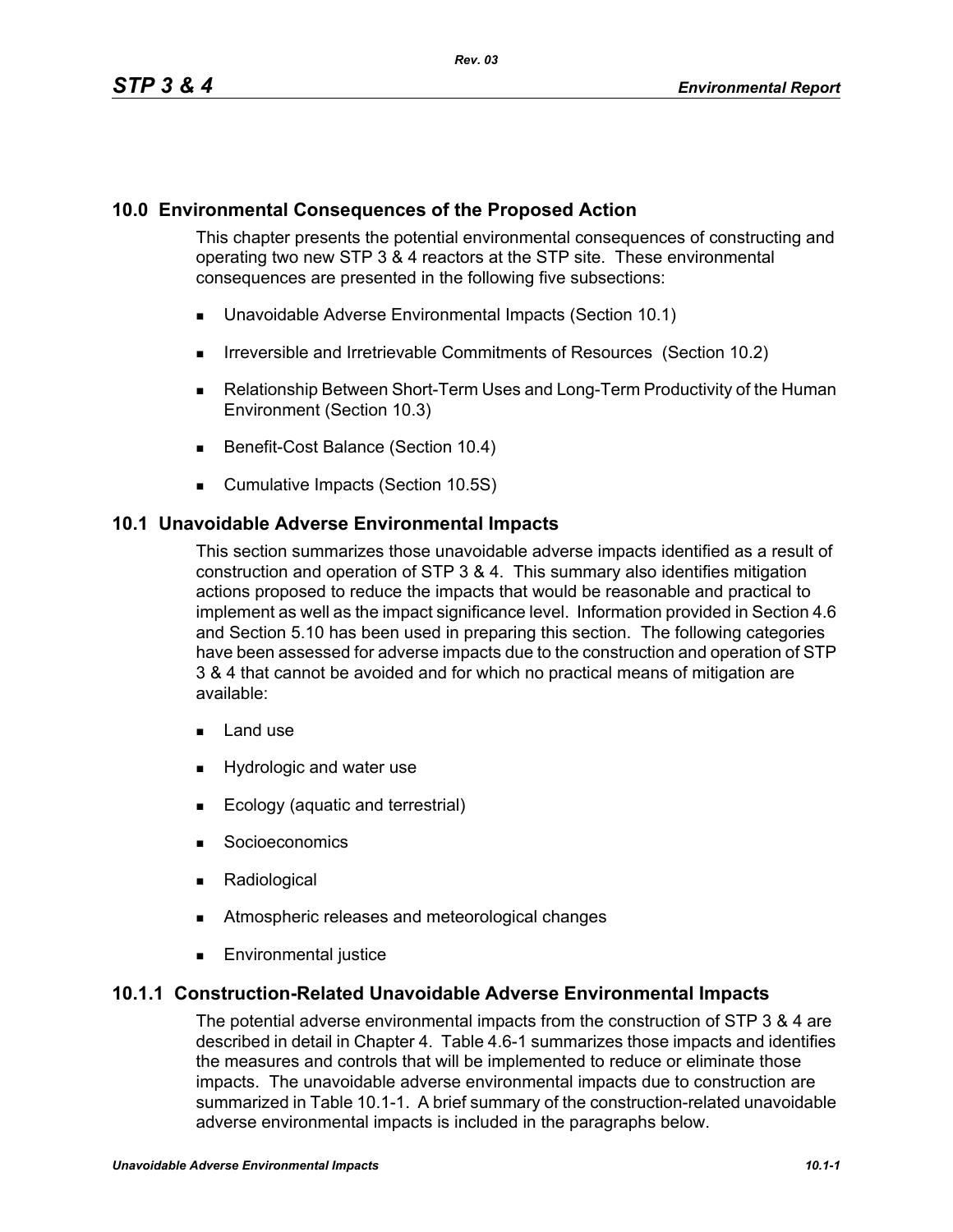For many of the impacts related to construction activities, mitigation measures that would be applied are referred to as "best management practices," as previously discussed in Section 3.9. Typically, their use is determined by the types of activities that are to be performed, and frequently, they are implemented through plans and procedures developed at the time of construction.

## **10.1.1.1 Land Use**

Unavoidable, but small, adverse environmental impacts on land use would occur due to construction of STP 3 & 4. Approximately 740 acres (out of approximately 12,220 total site acres) on the STP site will be affected; most of the land that will be cleared at STP was disturbed during the original construction of STP 1 & 2. One nonjurisdictional wetland will be removed during construction; Twenty-nine wetlands were identified by the U.S. Army Corps of Engineers (USACE). all other These wetlands will be avoided during construction. Construction may also occur in other sensitive areas, including the Coastal Management Zone. Land used for construction related activities (e.g., laydown and spoils areas, construction parking) will be restored once construction is complete. These impacts would be considered small and temporary. There may be the potential for small to moderate short-term physical land use changes in the vicinity of the site due to the development of temporary housing for construction employees.

### **10.1.1.2 Hydrologic and Water Use**

The construction of STP 3 & 4 will increase the amount of groundwater used at STP. The currently permitted groundwater withdrawal limit may need to be exceeded if onsite conservation methods are not successful. Temporary dewatering of the shallow aquifer will also be required during construction. However, construction practices (i.e., best management practices) and adherence to storm water management procedures, as included in the Storm Water Pollution Prevention Plan, will minimize the adverse effects of the construction dewatering on the aquifer and local wells. Additional potential construction impacts to local hydrology include the potential disturbance of local surface water bodies due to turbidity and sedimentation caused by construction activities. In summary, small, temporary unavoidable adverse impacts to local hydrology and water are anticipated during construction.

### **10.1.1.3 Aquatic Ecology**

Construction activities (e.g., restoration of the barge slip) along the Colorado River shoreline may adversely affect shoreline habitat. In addition, construction activities have the potential to temporarily increase the sediment load in that section of the river, although it is likely the increase will be small. There is also potential for constructionrelated spills (e.g., hydraulic fluid, diesel) that may impact surface water bodies. Onenon-jurisdictional wetland will be removed during construction. Small temporary impacts to surface waters are likely from the filling in or rerouting of surface drainage features during construction. In summary, small temporary unavoidable adverse impacts to aquatic ecology are anticipated during construction.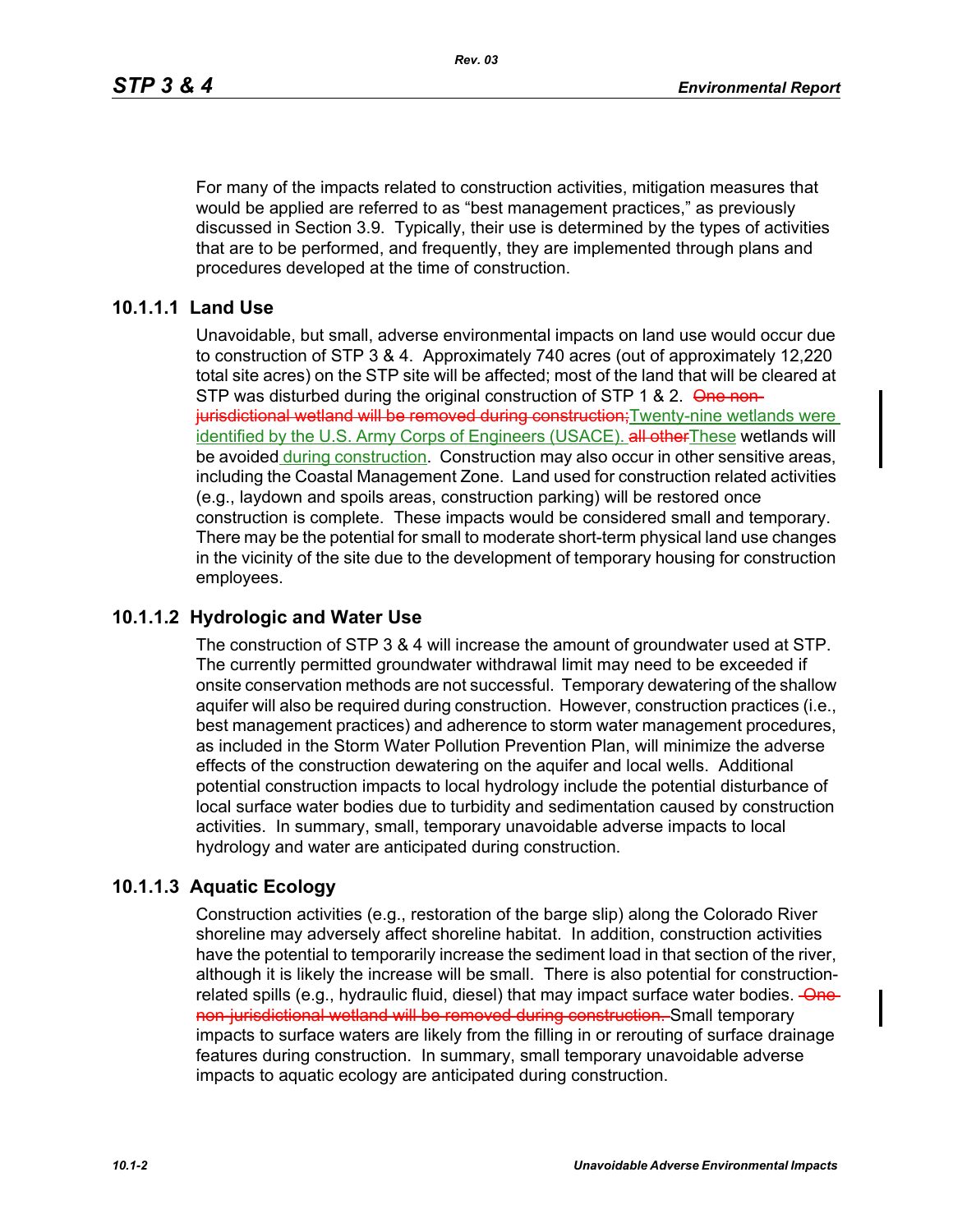# **10.1.1.4 Terrestrial Ecology**

Clearing activities and construction of STP 3 & 4, including relocating or refilling drainage ditches, will likely cause wildlife to leave or avoid the construction sites or relocate to other areas. Any changes in the wildlife population density in the site area would be difficult to measure. There also is a small potential for bird collisions with construction equipment. After construction of STP 3 & 4 is completed, wildlife is expected to return. Therefore, small temporary unavoidable adverse effects are anticipated to terrestrial ecology.

## **10.1.1.5 Socioeconomic**

During construction, moderate to large socioeconomic impacts may result from the influx of estimated 5950 construction workers and their families. Early in the construction phase in Matagorda County, there is the potential for a shortage of suitable short-term housing or rental units. In addition, there is the possibility that the area schools may need to expand to accommodate the children of the construction workers. Water and wastewater facilities will require expansion/upgrading. Fire and police protection also would need to expand to meet the needs of the county. Roads in the vicinity of the STP site will experience increased traffic because most of the roads in the plant vicinity are two-lane highways.

Mitigation measures that could be implemented by STPNOC to minimize traffic impacts include staggering shifts, encouraging car pooling, erecting signs alerting drivers of increased construction traffic, and potentially adding turn lanes at the STP site. Increases in tax revenue that will result from the construction of STP 3 & 4 could be used for school funding, road improvements, upgrades/improvements to water/wastewater treatment facilities, and upgrades to the fire and police protection infrastructure. If housing is not available, local market forces will likely stimulate new home construction. All other socioeconomic impacts from construction activities will be small and temporary.

### **10.1.1.6 Radiological**

Construction workers will receive radiation exposure from STP 1 & 2 during construction. However, the doses will be within regulatory limits (10 CFR 20.1301 and 40 CFR 190.10), as discussed in Section 4.5. The radiation dose to the workers is considered a small unavoidable adverse impact.

# **10.1.1.7 Atmospheric and Meteorological**

Construction will result in increased air emissions and fugitive dust from traffic and construction equipment. Best management practices for dust control such as frequent watering of potential dust-emitting areas could be employed. Local exposure to potential construction noise will be mitigated by potential measures such as public notification of impending construction activities. Small unavoidable adverse impacts are anticipated.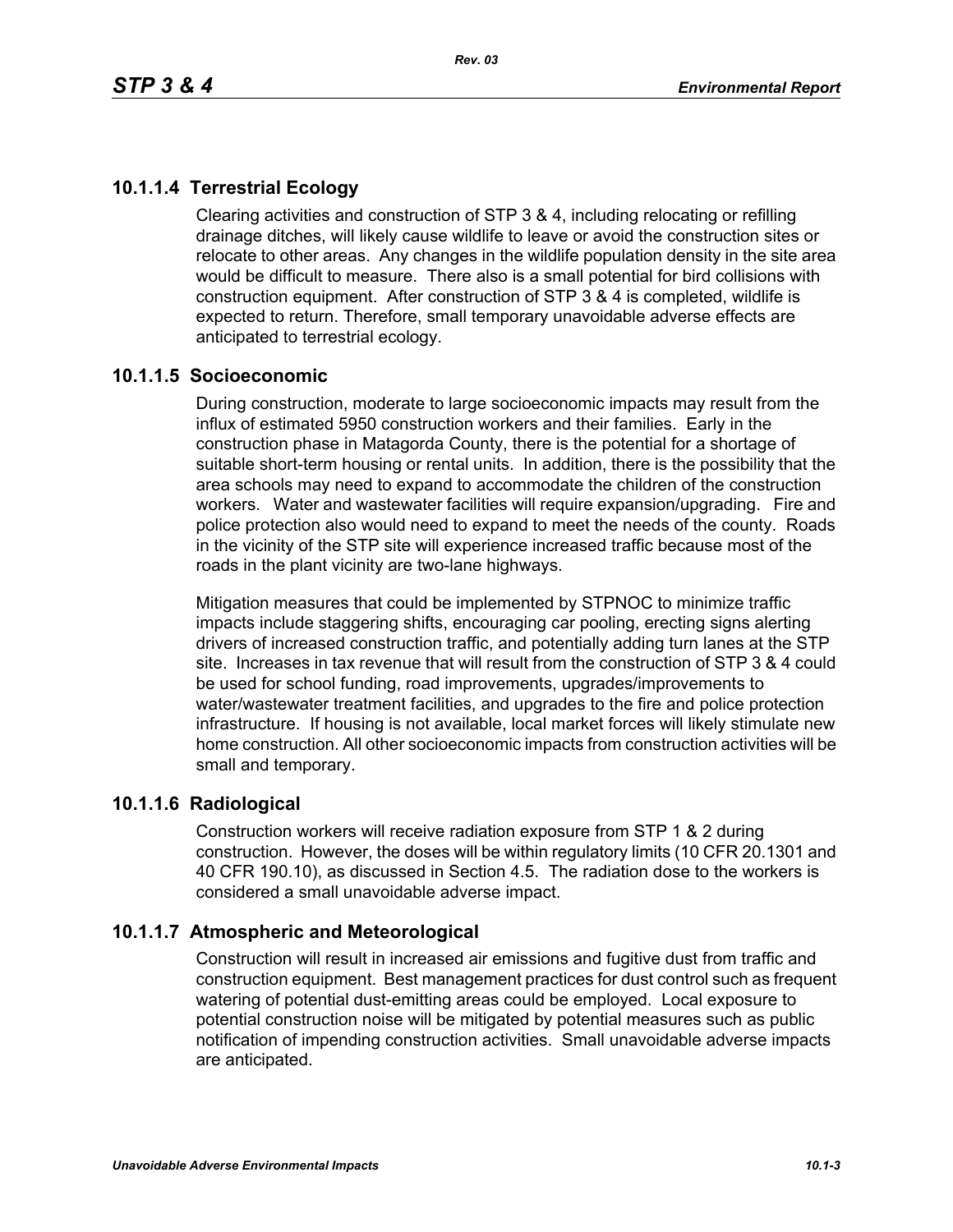# **10.1.1.8 Environmental Justice**

No disproportionately high or adverse impacts to minority or low-income populations were identified. However, the cost of low-income rental housing could increase due to increased demand for housing, potentially displacing low-income renters in Matagorda County during the construction phase. Small unavoidable adverse impacts are anticipated.

# **10.1.2 Unavoidable Adverse Environmental Impacts of Station Operations**

Operational impacts of STP 3 & 4 are discussed in detail in Chapter 5. Table 5.10-1 briefly describes those impacts and identifies measures and controls that may be implemented to reduce or eliminate adverse impacts. The expected impacts and the mitigation measures that are available to reduce these impacts are summarized in Table 10.1-2. The unavoidable adverse environmental impacts of operation, categorized by land use, hydrologic and water use, ecology (aquatic and terrestrial ecology), socioeconomics, radiological, atmospheric and meteorological, and environmental justice are summarized in the following paragraphs.

## **10.1.2.1 Land Use**

Unavoidable, but small, adverse environmental impacts on land use would occur due to operation of STP 3 & 4. Approximately 90 acres of STP land will be used during the licensed use of the facility; however, most of the land that will be cleared at the STP site was disturbed during the original construction of STP 1 & 2. The proposed project is in keeping with the current use of the property, which is for the generation of power. Approximately 21 acres of permanently committed offsite land will be required to support STP 3 & 4 due to the uranium fuel cycle.

The GE ABWR reactors will generate solid radioactive waste that will require disposal as discussed in Sections 3.5 and 5.5. Additional nonradioactive solid wastes will be generated from waste streams and sanitary effluents (i.e., sludge) as described in Sections 3.6 and 5.5. Additional land will be required for offsite disposal of radioactive and nonradioactive wastes.

# **10.1.2.2 Hydrologic and Water Use**

Operation of STP 3 & 4 will increase the amount of surface water and groundwater used at STP. The required groundwater use could exceed the level allowed by the current groundwater permit . STPNOC is currently evaluating the possibility of permitting and installing additional groundwater wells at the STP site. Once the evaluation has been completed, the NRC would be notified if additional wells are proposed. Also, STPNOC would submit the necessary well permit applications to the Coastal Plains Groundwater Conservation District (CPGCD) and TCEQ as required for approval. Consumptive water loss from the Colorado River will be within currently permitted levels. Small to moderate unavoidable adverse impacts from STP 3 & 4 water use, specifically the loss of availability of both resources to other potential users will occur during the life of the plant.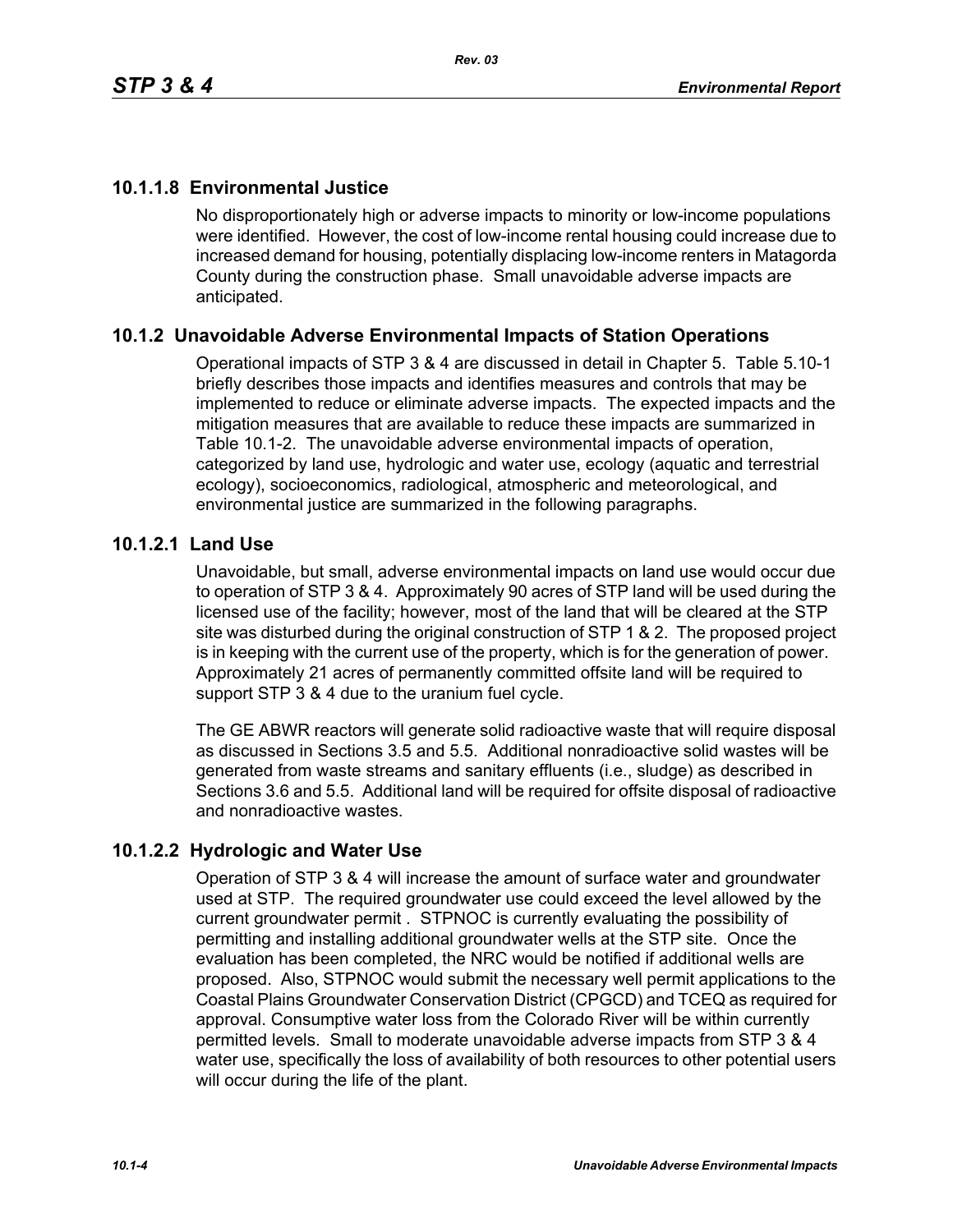$\blacksquare$ 

Small unavoidable adverse impacts associated with chemical and wastewater discharges to the Colorado River and other surface water bodies will occur during the life of the plant as a result of blowdown, additional impervious surfaces, and wastewater treatment.

## **10.1.2.3 Aquatic Ecology**

Chemicals will be released to the Colorado River through blowdown from the Main Cooling Reservoir (MCR) in accordance with the Texas Pollution Discharge Elimination System (TPDES) permit. Because of dilution, the anticipated impact on water quality or aquatic biota is SMALL and will-not be within previously permitted levels.

The thermal plume from discharge from the MCR to the Colorado River will be small and within the TPDES permit limitations. Entrainment and entrapment effects on aquatic biota at the MCR makeup water intake on the Colorado River will be small and will not require mitigation. Small unavoidable adverse impacts on aquatic ecology are anticipated.

## **10.1.2.4 Terrestrial Ecology**

Operation of STP 3 & 4 will have small unavoidable adverse impacts on the local terrestrial ecology as a result of the increased water level in the MCR required for operation, noise, and the small potential for bird collisions with plant structures. Potentially adverse impacts to terrestrial ecology may occur as a result of loss of habitat because of vegetation control within the transmission line rights-of-way. These activities are part of the established agency-approved vegetation maintenance program that is ongoing for the existing transmission line. There will be no increase in transmission line maintenance due to the addition of STP 3 & 4.

Operation of the mechanical draft cooling towers will result in small amounts of salt deposition, but the deposits will be minimal and leaf damage potential will be within the vicinity of the cooling towers. Maximum deposition will occur on STP property. No impacts are expected offsite. Small unavoidable adverse impacts on terrestrial ecology are anticipated.

### **10.1.2.5 Socioeconomics**

Socioeconomic impacts from the operations workforce and their families, estimated at approximately 2400 people, may affect housing, water and wastewater treatment, and schools. MODERATE to LARGE temporary unavoidable adverse impacts may result from these issues until mitigation measures are in effect. SMALL unavoidable adverse impacts are anticipated from the use of local roads and the ability of the police, fire, and social service to provide services to the operations workforce.

Several plant buildings (e.g., reactor building, cooling towers) will be visible from local roads. Also, the plume generated from the cooling towers may be visible during several months of the year. The incremental increase in visible impacts will not have any short- or long-term impacts to local residents or visitors, and will therefore be SMALL. Small adverse environmental impacts are anticipated.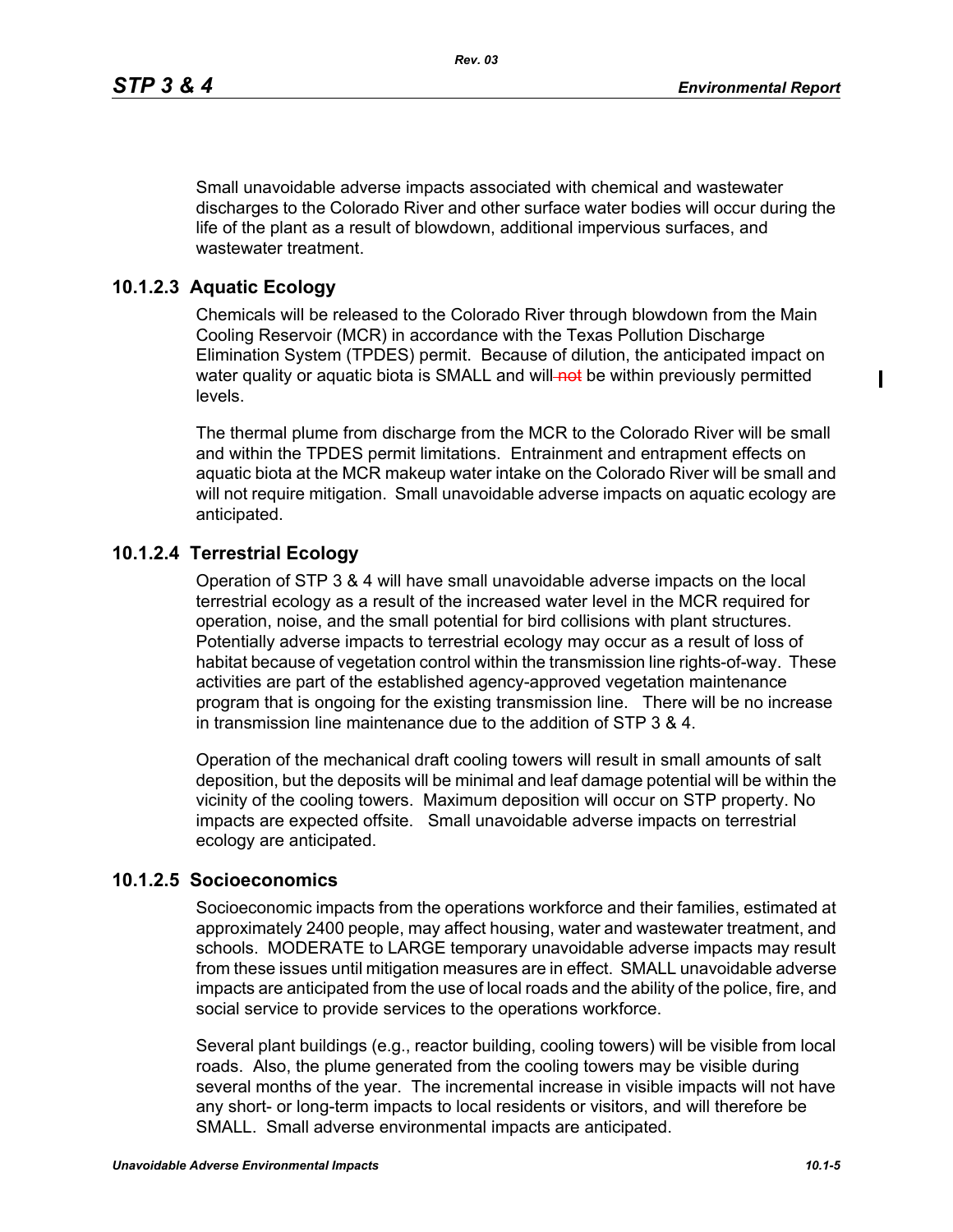# **10.1.2.6 Radiologicals**

STP 3 & 4 will discharge small amounts of radioactive liquids and gases within regulatory limits (10 CFR 50, Appendix I). Potential doses to workers and the public will be well within the applicable regulatory limits. The generation of radioactive wastes will also occur as a result of plant operation. Small unavoidable adverse impacts are anticipated.

# **10.1.2.7 Atmospheric and Meteorological**

Minimal releases of pollutants to the atmosphere will result from operation of STP 3 & 4. In particular, testing of standby generators and other combustion equipment (estimated at less than 100 hours/year) will emit minimal air pollutants. The emissions from the two mechanical draft cooling towers have the potential for causing micro-level changes to the meteorology (e.g., fogging, precipitation, ground-level fogging), but only in the immediate vicinity of the towers. SMALL unavoidable adverse impacts are anticipated.

## **10.1.2.8 Environmental Justice**

No impacts that would be disproportionately high and adverse on minority or lowincome populations were identified. However, low-income rental housing rates could increase due to increased demand for housing, potentially displacing low-income renters in Matagorda County at the start of operations. SMALL, temporary, unavoidable adverse impacts are anticipated.

# **10.1.3 Summary of Unavoidable Adverse Environmental Impacts**

Based on the preceding analysis of unavoidable adverse impacts from the construction and operation of STP 3 & 4, the following are irreversible commitments of these environmental resources:

- **Land use resources**
- **Nater resources**
- Ecological resources (terrestrial and aquatic)

These irreversible commitments are further discussed in Section 10.2, Irreversible and Irretrievable Commitments of Resources. The unavoidable adverse environmental impacts that are further considered in Section 10.4, Benefit-Cost Balance, are summarized below:

- Land use (onsite and offsite)
- **Nater (surface water and groundwater)**
- Ecology (terrestrial and aquatic)
- Socioeconomic (traffic, housing, water and wastewater, schools, fire and police services)
- Radiological (regulated effluent releases, storage of wastes)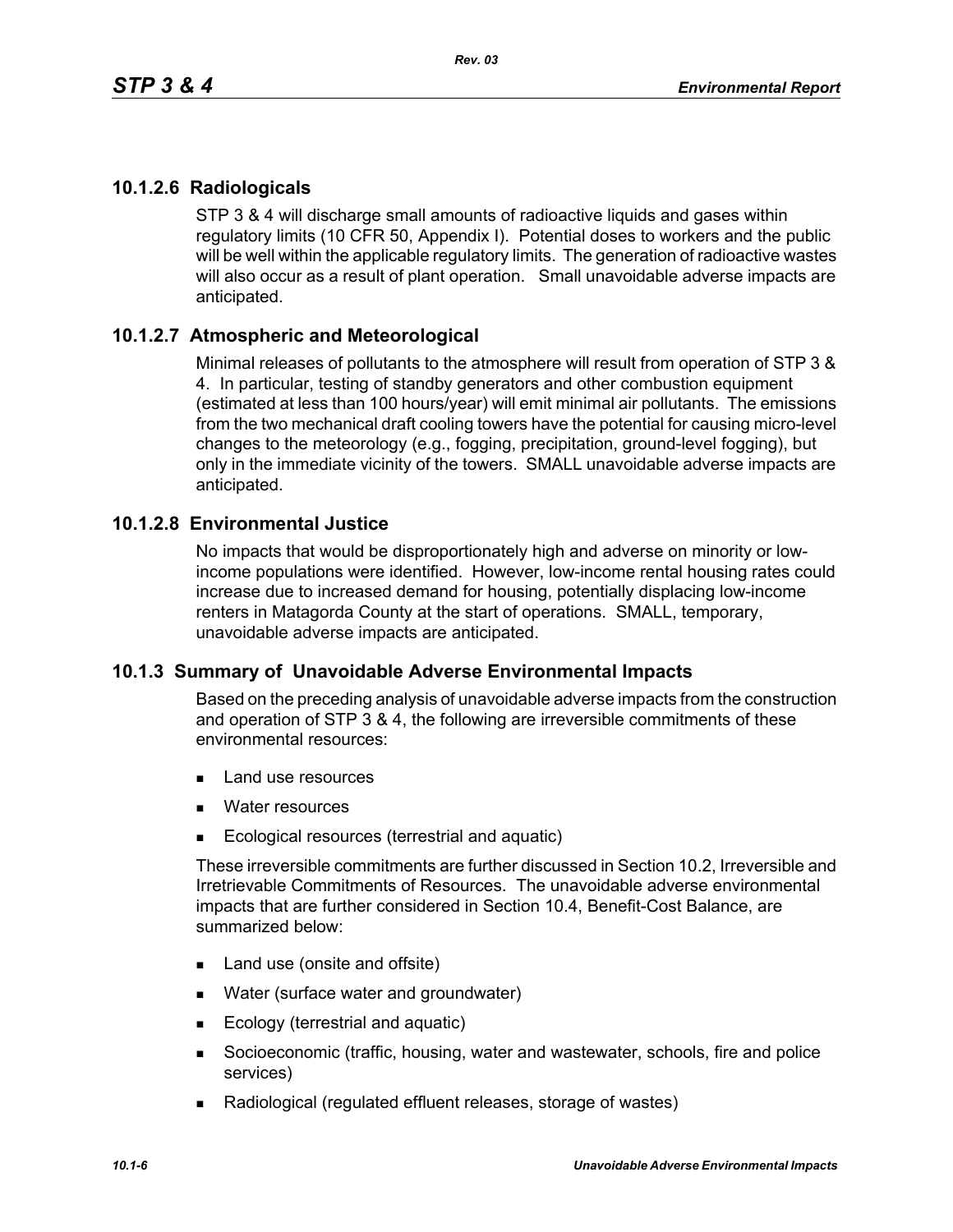| Category | <b>Adverse Impact</b>                                                                                                                                                                                                                                  | <b>Actions to Mitigate Impacts</b>                                                                                                                                                                                                                                                                                         | <b>Unavoidable Adverse Impacts</b>                                                             |
|----------|--------------------------------------------------------------------------------------------------------------------------------------------------------------------------------------------------------------------------------------------------------|----------------------------------------------------------------------------------------------------------------------------------------------------------------------------------------------------------------------------------------------------------------------------------------------------------------------------|------------------------------------------------------------------------------------------------|
| Land     | Ground-disturbing activities<br>including excavating and<br>recontouring the landscape.                                                                                                                                                                | Conduct construction activities using Best Management<br>Practices (BMP) in accordance with regulatory and<br>permit requirements. Implement environmental controls<br>required in the Stormwater Pollution Protection Plan<br>(SWPPP) such as weekly compliance inspections,<br>documentation of runoff controls, etc.    | Small, temporary impact to land use<br>during the construction phase of<br>project.            |
|          | Removal of vegetation within<br>the temporary impact areas.                                                                                                                                                                                            | Cleanup and dispose of waste debris at designated<br>location. Temporary impact area will be graded,<br>landscaped to match the surrounding area, and<br>revegetated.                                                                                                                                                      | Small, temporary impact to land use<br>during the construction phase of<br>project.            |
|          | <b>Construction activities</b><br>conducted in sensitive areas<br>(e.g., in or around wetlands or<br>other Waters of the U.S.)                                                                                                                         | Maintain communications with local and regional<br>government and nongovernment organizations to verify<br>that construction activities comply with applicable laws<br>and regulations.<br>Avoid sensitive areas where possible. All activities in<br>these areas would comply with regulatory and permit<br>requirements. | Small to moderate temporary impact to<br>land use during the construction phase<br>of project. |
|          | Stockpiling of soils on site<br>including spoil mounds and<br>borrow pit soils.                                                                                                                                                                        | Restrict stockpiling to designated areas. Stabilize all<br>loose soils on site through the use of appropriate<br>erosion control methodologies.                                                                                                                                                                            | Small, temporary impact to land use<br>during the construction phase of<br>project.            |
|          | Change in land use due to<br>construction of new permanent<br>structures and the creation of<br>impervious surface i.e., the<br>haul road and the parking area<br>within the existing STP site<br>(the site is designated for<br>industrial land use). | Restrict all construction and construction-related<br>activities to the designated areas within the STP site.                                                                                                                                                                                                              | Small impacts to land use for the life of<br>the plant.                                        |

*Rev. 03*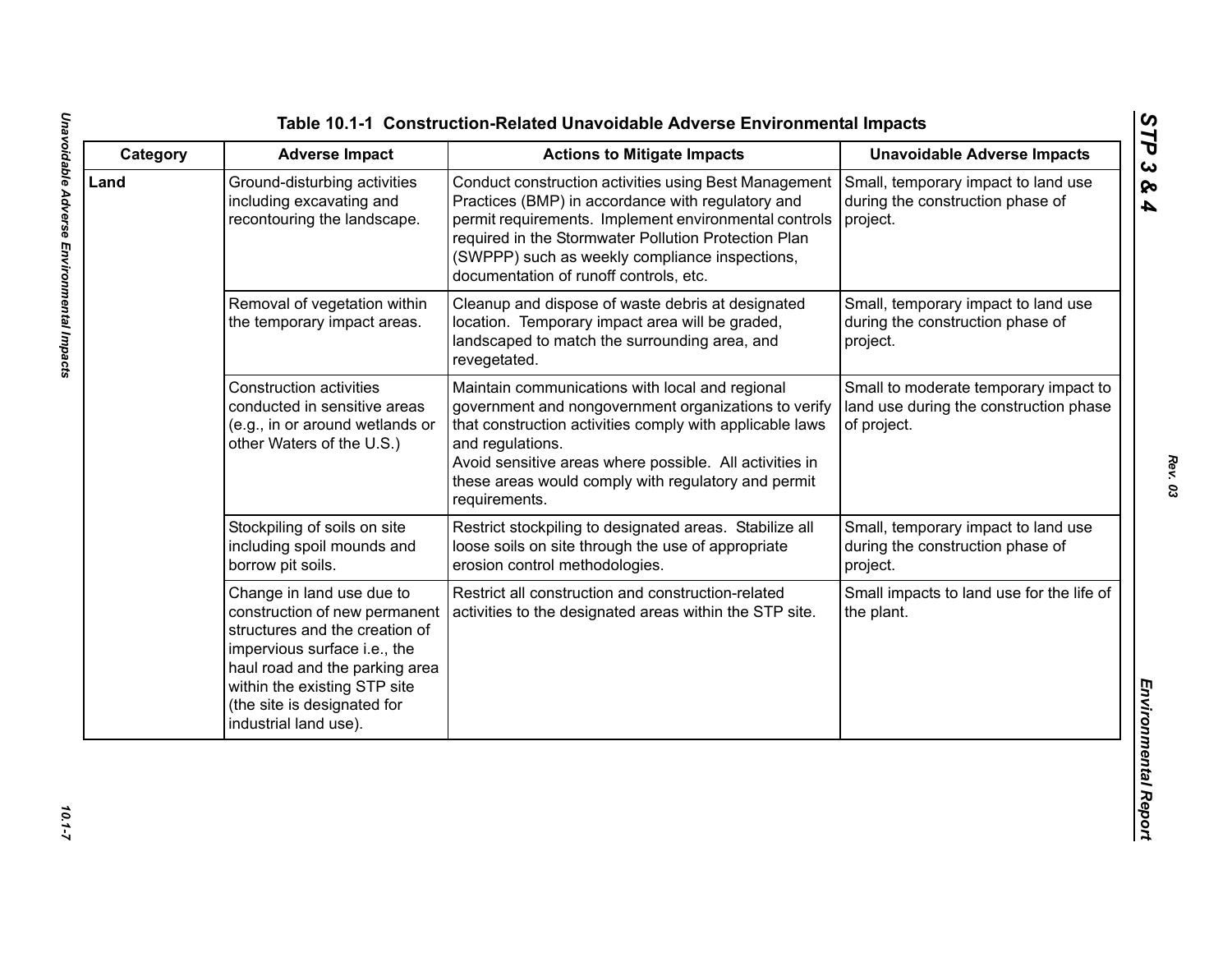| Category                                  | <b>Adverse Impact</b>                                                                                                                               | <b>Actions to Mitigate Impacts</b>                                                                                                                                                                                                                                                                                                                                                                                                                                                                                                                                                                                                           | <b>Unavoidable Adverse Impacts</b>                                                             |
|-------------------------------------------|-----------------------------------------------------------------------------------------------------------------------------------------------------|----------------------------------------------------------------------------------------------------------------------------------------------------------------------------------------------------------------------------------------------------------------------------------------------------------------------------------------------------------------------------------------------------------------------------------------------------------------------------------------------------------------------------------------------------------------------------------------------------------------------------------------------|------------------------------------------------------------------------------------------------|
| Land                                      | Potential short-term physical<br>land use changes in the vicinity<br>of the project due to<br>development of employee<br>housing.                   | Maintain communications with local and regional<br>government and nongovernment organizations to<br>disseminate project information in a timely manner.                                                                                                                                                                                                                                                                                                                                                                                                                                                                                      | Small to moderate temporary impact to<br>land use during the construction phase<br>of project. |
| <b>Hydrologic and</b><br><b>Water Use</b> | Impacts to onsite surface water<br>drainage flows by diverting and<br>filling several unnamed onsite<br>drainage features.                          | New drainage ditches and other feature such as<br>sediment filters would be used to accommodate surface<br>water runoff from altered drainage areas and the newly<br>constructed impervious areas. Avoid all jurisdictional<br>wetlands. Appropriate erosion control measures taken<br>on all drainage features and wetlands to prevent turbid<br>water, soil deposition, vegetation removal, etc., from<br>occurring within those areas or downstream areas<br>through the approved SWPPP.                                                                                                                                                  | Small, temporary impact to hydrology<br>during the construction phase of<br>project.           |
|                                           | Increase in surface water as a<br>result of dewatering and<br>excavation activities.                                                                | To decrease the volume of surface water runoff created<br>during dewatering/excavating activities of the deeply<br>excavated areas, a groundwater control system<br>consisting of a slurry wall and a perimeter circuit of<br>deep wells in conjunction with sand drains will be<br>constructed. All other surface water runoff created<br>during the excavation/dewatering activities will be<br>controlled by a series of ditches that drain the water<br>away from construction activities. Proper erosion<br>controls will be used to contain sediments found in the<br>runoff before being discharged into any jurisdictional<br>water. | Small, temporary impact to hydrology<br>during the construction phase of<br>project.           |
|                                           | Impacts to local hydrology<br>resulting from the excavation<br>through the shallow aquifer,<br>and subsequent dewatering of<br>the shallow aquifer. | Local drinking water wells found in the vicinity of the<br>construction area will be unaffected because they are<br>located in the deeper aquifer which is isolated by<br>surficial clays. Dewatering would occur within the<br>shallow aquifer in a limited area for a short period of<br>time. Upon completion of construction, groundwater in<br>the shallow aquifer will return to natural elevations.                                                                                                                                                                                                                                   | Small, temporary impact to hydrology<br>during the construction phase of<br>project.           |

*Unavoidable Adverse Environmental Impacts* 

Unavoidable Adverse Environmental Impacts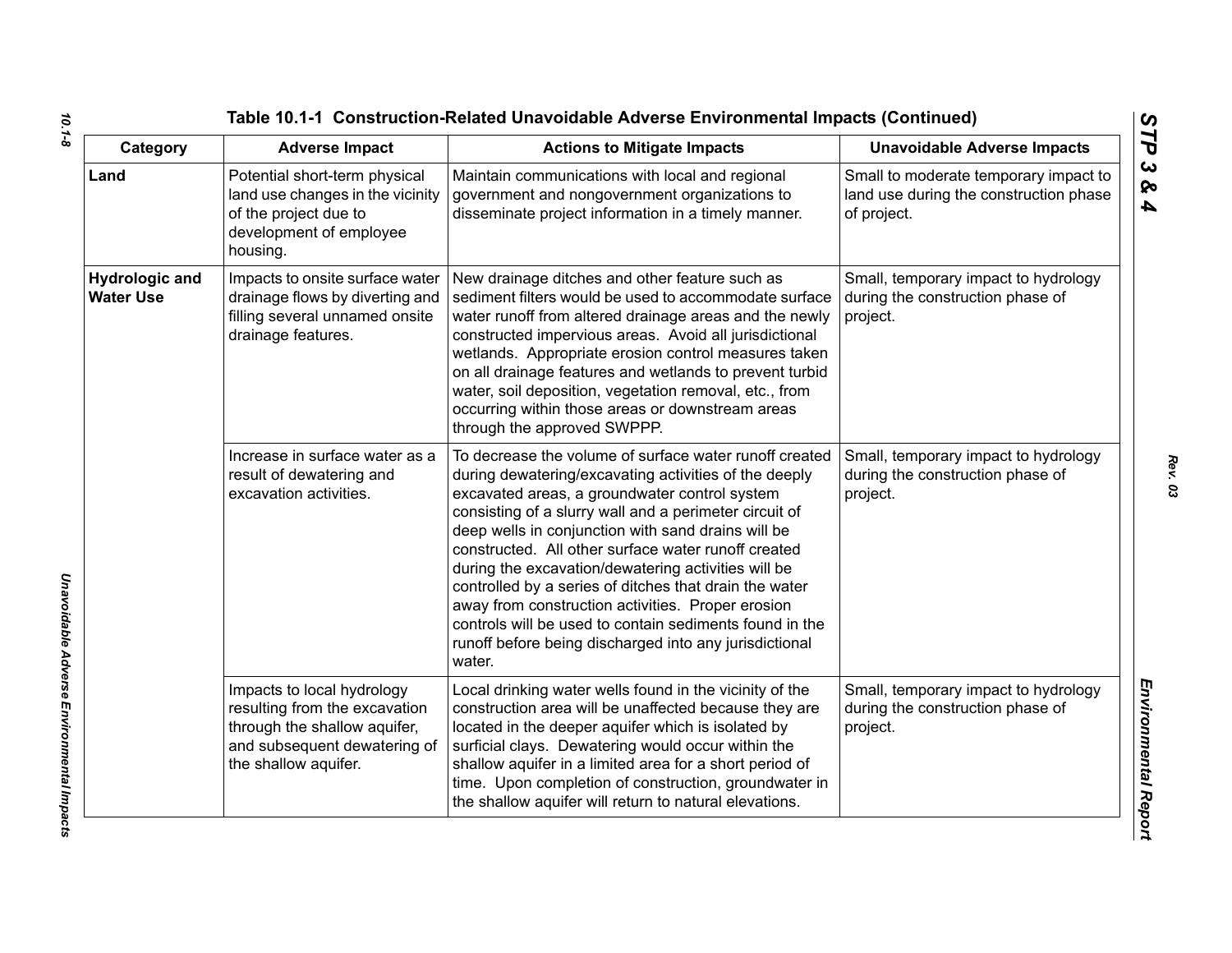| Category                                       | <b>Adverse Impact</b>                                                                                                                                                                                                           | <b>Actions to Mitigate Impacts</b>                                                                                                                                                                                                                                                                                                                                                                                                                                                                                              | <b>Unavoidable Adverse Impacts</b>                                                                      |
|------------------------------------------------|---------------------------------------------------------------------------------------------------------------------------------------------------------------------------------------------------------------------------------|---------------------------------------------------------------------------------------------------------------------------------------------------------------------------------------------------------------------------------------------------------------------------------------------------------------------------------------------------------------------------------------------------------------------------------------------------------------------------------------------------------------------------------|---------------------------------------------------------------------------------------------------------|
| <b>Hydrologic and</b><br><b>Water Use</b>      | Potential for water pressure<br>reduction within the local water<br>table due to dewatering<br>activities (i.e. dust abatement,<br>concrete mixing, potable water<br>use).                                                      | Limit dewatering activities to only those necessary for<br>construction.                                                                                                                                                                                                                                                                                                                                                                                                                                                        | Small, temporary impact to local water<br>use during the construction phase of<br>project.              |
|                                                | Potential impact to Little<br>Robbins Slough, Kelly's Lake,<br>and the Colorado River due to<br>turbidity and sedimentation<br>caused by soil erosion from<br>ground disturbance.                                               | Adhere to applicable regulations and permit<br>requirements found in the TPDES permit. Implement<br>BMPs to prevent the movement of pollutants (including<br>sediments) into wetlands and water bodies via storm<br>water runoff. BMPs will include the use of erosion-<br>control measures such as silt fences and sediment<br>settling ponds to prevent sedimentation and turbid<br>water discharge.<br>Use of vegetated land buffers between water bodies<br>and the construction site to minimize sedimentation<br>impacts. | Small, temporary impact to surface<br>water quality during the construction<br>phase of project.        |
| <b>Ecology</b><br>(Terrestrial and<br>Aquatic) | Construction activities will<br>result in habitat loss and will<br>displace animals such as birds<br>and mammals that currently<br>inhabit the construction site.<br>The mortality rate of less<br>mobile animals may increase. | Limit vegetation removal to only those areas needed for<br>construction. Restoration of the temporary impact<br>areas will be completed in a timely manner upon<br>completion of construction.                                                                                                                                                                                                                                                                                                                                  | Small, temporary impacts to habitat<br>and wildlife during the construction<br>phase of the project.    |
|                                                | Filling of drainage areas and<br>ditches may impact foraging<br>and roosting habits of wetland<br>dependent species.                                                                                                            | Restoration of the habitat by relocating and<br>revegetation of drainage areas.                                                                                                                                                                                                                                                                                                                                                                                                                                                 | Small, temporary impacts to wildlife<br>foraging areas during the construction<br>phase of the project. |

 $10.1 - 9$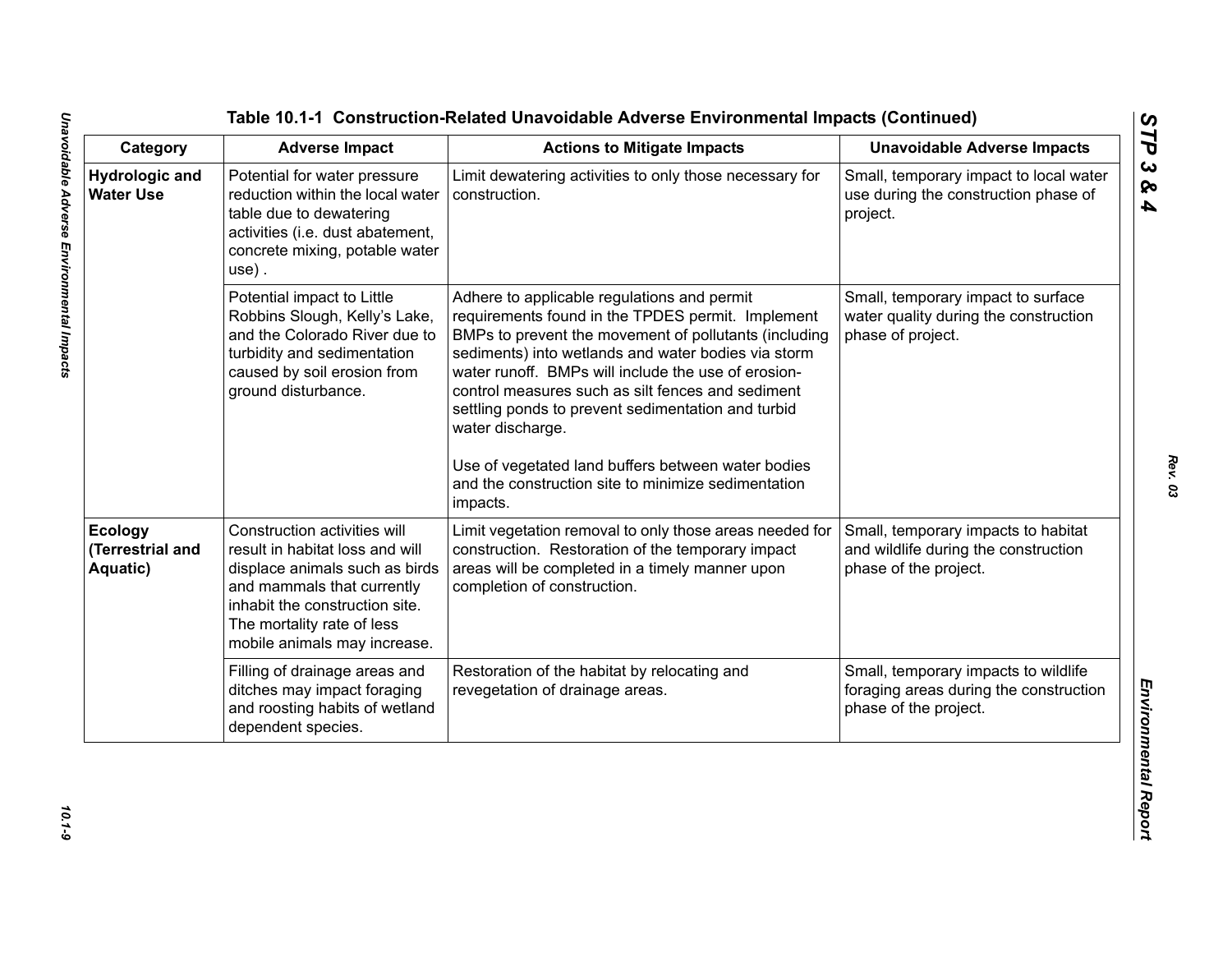| Category                                       | <b>Adverse Impact</b>                                                                                                                                                                             | <b>Actions to Mitigate Impacts</b>                                                                                                                                                                                                                                                                                                                                                                                                                                                                 | <b>Unavoidable Adverse Impacts</b>                                                                                                                          |
|------------------------------------------------|---------------------------------------------------------------------------------------------------------------------------------------------------------------------------------------------------|----------------------------------------------------------------------------------------------------------------------------------------------------------------------------------------------------------------------------------------------------------------------------------------------------------------------------------------------------------------------------------------------------------------------------------------------------------------------------------------------------|-------------------------------------------------------------------------------------------------------------------------------------------------------------|
| <b>Ecology</b><br>(Terrestrial and<br>Aquatic) | Disturbance or destruction of<br>wetlands and surface waters<br>by working in, over, or close to,<br>these areas.                                                                                 | Avoidance of wetland areas, where possible, during<br>construction activities.                                                                                                                                                                                                                                                                                                                                                                                                                     | Wetlands will be avoided where<br>possible. There will be small,<br>temporary impacts to surface waters<br>during the construction phase of the<br>project. |
|                                                | Wildlife may be startled or<br>frightened away by<br>construction noises (onsite and<br>transmission lines).                                                                                      | Animal displacement due to noise should be temporary<br>in nature. Animals should return upon completion of<br>construction.                                                                                                                                                                                                                                                                                                                                                                       | Small, temporary impacts wildlife<br>during the construction phase of the<br>project.                                                                       |
|                                                | Potential impacts to aquatic<br>plants, benthic<br>macroinvertebrates, and fish<br>as a result of water turbidity<br>and sedimentation caused by<br>soil erosion from construction<br>activities. | Develop and implement erosion and sediment control<br>plans that incorporate recognized BMPs such as<br>covering of all disturbed areas, reducing the length of<br>time disturbed soil is exposed to weather, and<br>intercepting and retaining sediment via retention ponds<br>and drainage ditches. Upon completion of construction<br>along stream banks or drainage features, disturbed<br>areas will be rip-rapped or seeded to establish a<br>perennial vegetative cover to prevent erosion. | Small, temporary impacts to aquatic<br>ecosystems during the construction<br>phase of the project.                                                          |
|                                                | Displacement of fish, aquatic<br>species, crustaceans and<br>insects from filling of drainage<br>features on site.                                                                                | Mitigation is not necessary because the impact acreage<br>of this non-jurisdictional area is small, the type of habitat<br>is not unique to the area, and no important species are<br>found onsite.                                                                                                                                                                                                                                                                                                | Small, temporary impacts to aquatic<br>ecosystems during the construction<br>phase of the project.                                                          |
|                                                | Temporary decline in insect<br>population from rerouting of<br>onsite drainage features.                                                                                                          | Restoration of the habitat by relocating and<br>revegetating the drainage feature.                                                                                                                                                                                                                                                                                                                                                                                                                 | Small, temporary impacts to insect<br>populations during the construction<br>phase of the project.                                                          |
| Socioeconomic                                  | Degradation of roads in the<br>vicinity of the project due to<br>increased traffic and an<br>increase in heavy, wide-bodied<br>trucks and equipment.                                              | Alert the appropriate local government agencies of<br>problem areas as they occur so that necessary road<br>repairs and improvements (i.e., patching cracks and<br>potholes, reinforcing soft shoulders) can be conducted<br>in a timely manner.                                                                                                                                                                                                                                                   | Small, temporary impacts to roads<br>during the construction phase of the<br>project.                                                                       |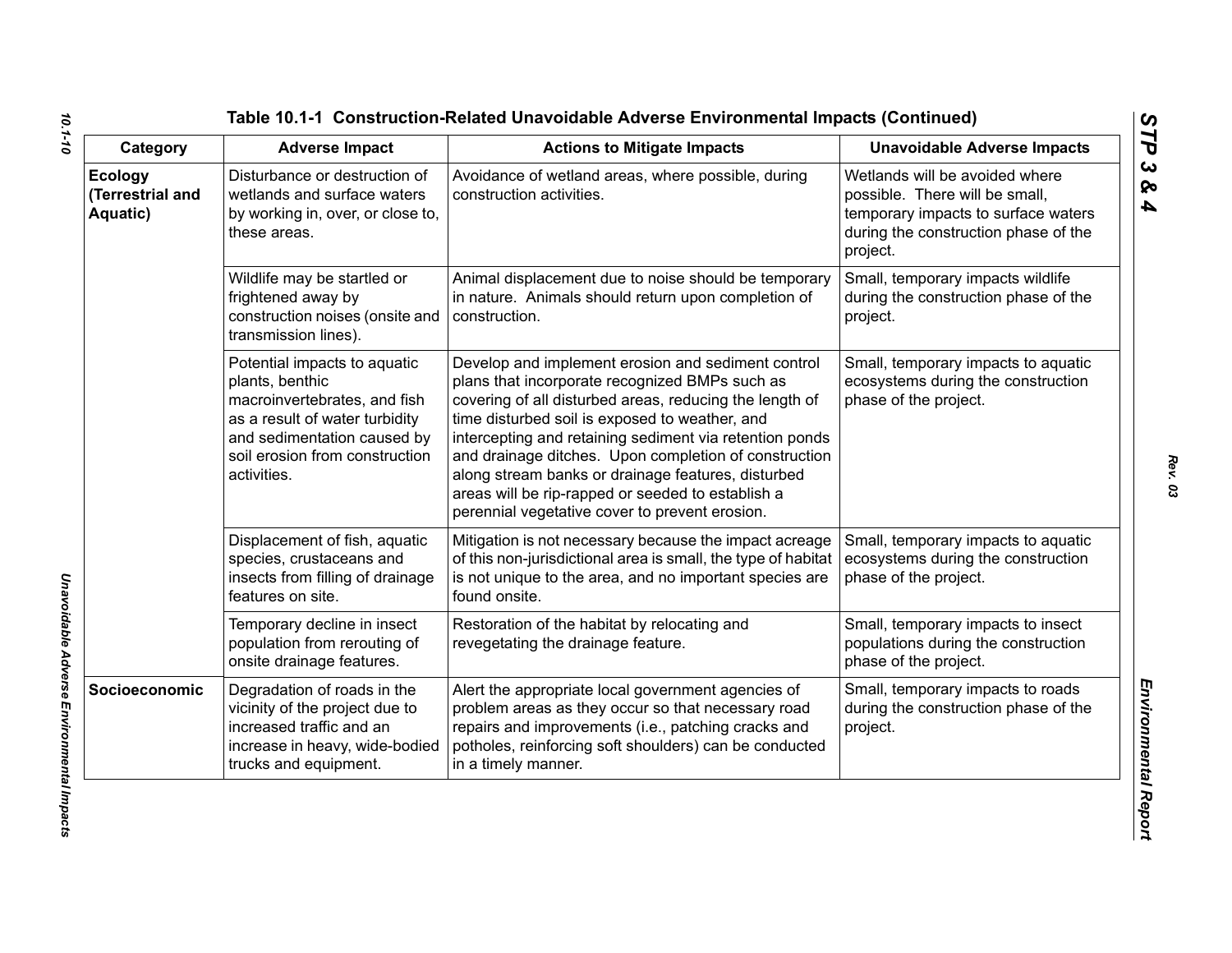| Category      | <b>Adverse Impact</b>                                                                                                            | <b>Actions to Mitigate Impacts</b>                                                                                                                                                                                                                                                                              | <b>Unavoidable Adverse Impacts</b>                                                                                                                                                                            |
|---------------|----------------------------------------------------------------------------------------------------------------------------------|-----------------------------------------------------------------------------------------------------------------------------------------------------------------------------------------------------------------------------------------------------------------------------------------------------------------|---------------------------------------------------------------------------------------------------------------------------------------------------------------------------------------------------------------|
| Socioeconomic | Increased traffic congestion in<br>the vicinity of STP due to<br>construction activities.                                        | Develop and implement a construction traffic<br>management plan that could include such measures as<br>turn lane installation where necessary, establishing a<br>centralized parking area with shuttle service,<br>encouraging carpools, and staggering shifts.                                                 | Moderate to large impacts to traffic<br>congestion during the construction<br>phase of the project.                                                                                                           |
|               | Potential short-term housing<br>shortage in Matagorda County.                                                                    | Mitigation efforts will be market-driven over time.<br>Construction employment will increase gradually with a<br>peak after 2 or 3 years. This will allow time for<br>construction of new housing. Temporary housing could<br>be constructed as needed.                                                         | Moderate to large impacts to short-term<br>housing at the beginning of<br>construction of the project.                                                                                                        |
|               | Water shortages in Matagorda<br>County as a result of the in-<br>migrating construction<br>workforce.                            | Maintain communication with local government and<br>planning officials so that ample time is given to plan for<br>the influx. Mitigation strategies (performed by others)<br>include reuse, seawater desalination, conservation, and<br>the Lower Colorado River Authority/San Antonio Water<br>System Project. | Moderate to large impacts to water<br>supply at the beginning of construction<br>of the project.                                                                                                              |
|               | Shortage of wastewater<br>treatment plants in Matagorda<br>County as a result of the in-<br>migrating construction<br>workforce. | Maintain communication with local government and<br>planning officials so that ample time is given to plan for<br>the influx.                                                                                                                                                                                   | Moderate to large impacts to the<br>wastewater treatment facilities at the<br>beginning of construction of the project.                                                                                       |
|               | Potential impacts to police, fire,<br>medical, and social services in<br>Matagorda County.                                       | Maintain communication with local government officials<br>so that expansions in police and fire services could be<br>coordinated, planned, and funded in a timely manner.<br>Funding for this expansion will be provided through the<br>increased tax revenues from the construction project.                   | Moderate impacts to police and fire<br>services until expansion of workforce<br>are completed.<br>Small unavoidable adverse impacts to<br>medical and social services during the<br>construction of the plant |

*Rev. 03*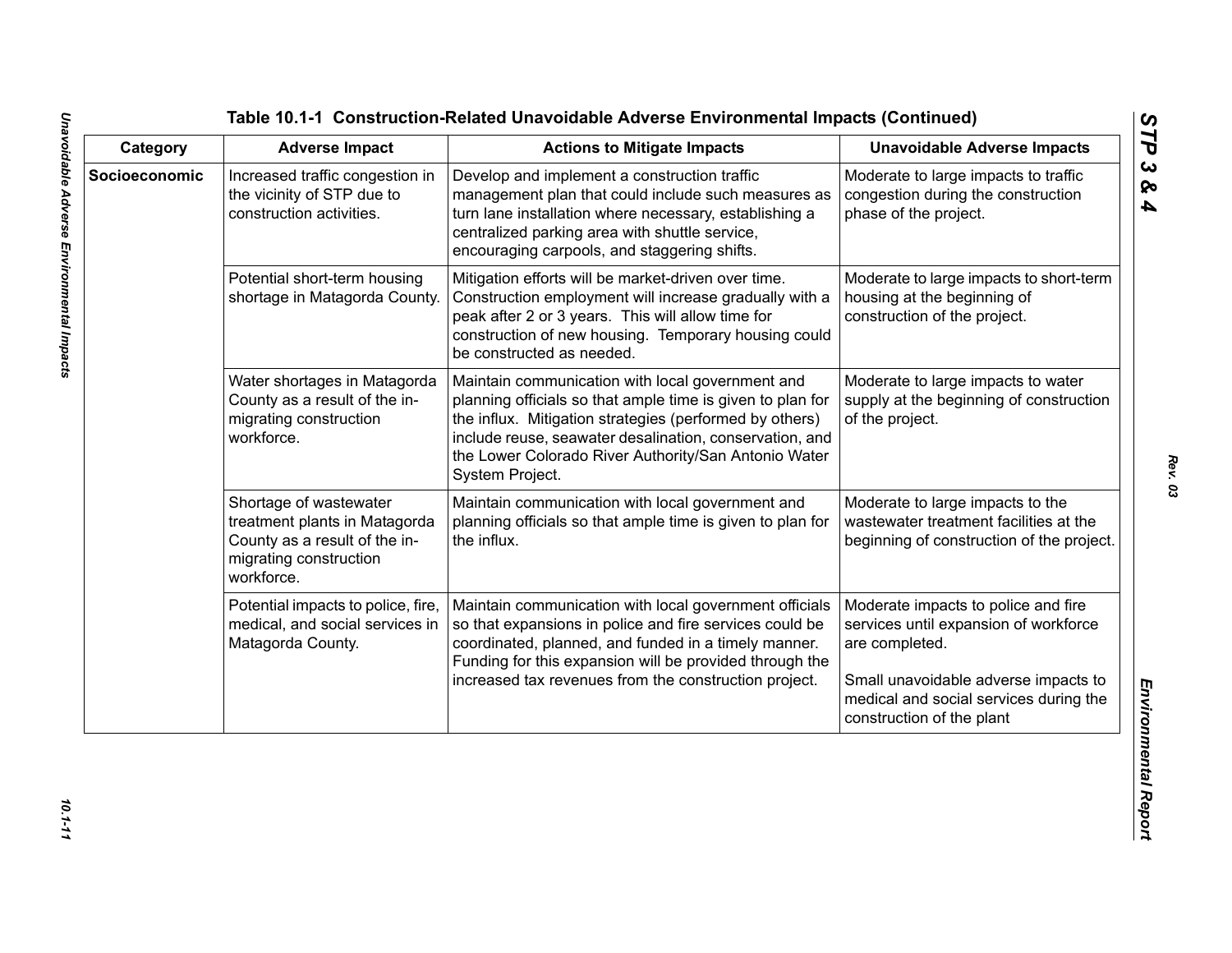| Category                          | <b>Adverse Impact</b>                                                                                                                                                                                    | <b>Actions to Mitigate Impacts</b>                                                                                                                                                                                                                                                                                                             | <b>Unavoidable Adverse Impacts</b>                                                                         |
|-----------------------------------|----------------------------------------------------------------------------------------------------------------------------------------------------------------------------------------------------------|------------------------------------------------------------------------------------------------------------------------------------------------------------------------------------------------------------------------------------------------------------------------------------------------------------------------------------------------|------------------------------------------------------------------------------------------------------------|
| Socioeconomic                     | Potential short-term ability of<br>schools in Matagorda County<br>to accommodate the increase<br>in student population.                                                                                  | Maintain communication with local government officials<br>so that timely short -term solutions can be implemented<br>in the form of adding modular classrooms and hiring<br>additional teachers to existing schools. Funding for<br>additional resources will be provided through the<br>increased tax revenues from the construction project. | Moderate to large impacts to schools<br>until expansion of facilities are<br>completed.                    |
| Radiological                      | Construction workers may be<br>exposed to radiation sources<br>(through direct radiation,<br>gaseous effluents, or liquid<br>effluents) from the routine<br>operations of STP 1 & 2.                     | Continual monitoring the STP site for radiation<br>exposure. The site will be in accordance with all<br>radiation safety regulations to ensure that the<br>construction workers are protected.                                                                                                                                                 | Small unavoidable adverse impact of<br>radiation exposure for construction<br>workers from existing units. |
| Atmospheric and<br>Meteorological | Construction will cause<br>increased air emissions from<br>traffic, construction equipment,<br>and fugitive dust.                                                                                        | Use dust control measures (such as watering,<br>stabilizing disturbed areas, and covering trucks).<br>Comply with local, state, and/or federal air regulations.<br>Ensure that construction equipment is well maintained.                                                                                                                      | Small unavoidable adverse impacts<br>during the construction of the plant.                                 |
|                                   | Construction may cause local<br>elevated noise levels.                                                                                                                                                   | Notify local public of impending construction activities<br>that may exceed acceptable noise levels.                                                                                                                                                                                                                                           | Small unavoidable adverse impacts<br>during the construction of the plant.                                 |
| Environmental<br>Justice          | The cost of low-income rental<br>housing could increase due to<br>increased demand for housing<br>potentially displacing low-<br>income renters in Matagorda<br>County during the construction<br>phase. | Analysis of housing availability in Matagorda County<br>determined that the probability of this being an issue is<br>low. Because of this, mitigation would not be<br>necessary.                                                                                                                                                               | Small unavoidable adverse impacts<br>during the construction of the plant.                                 |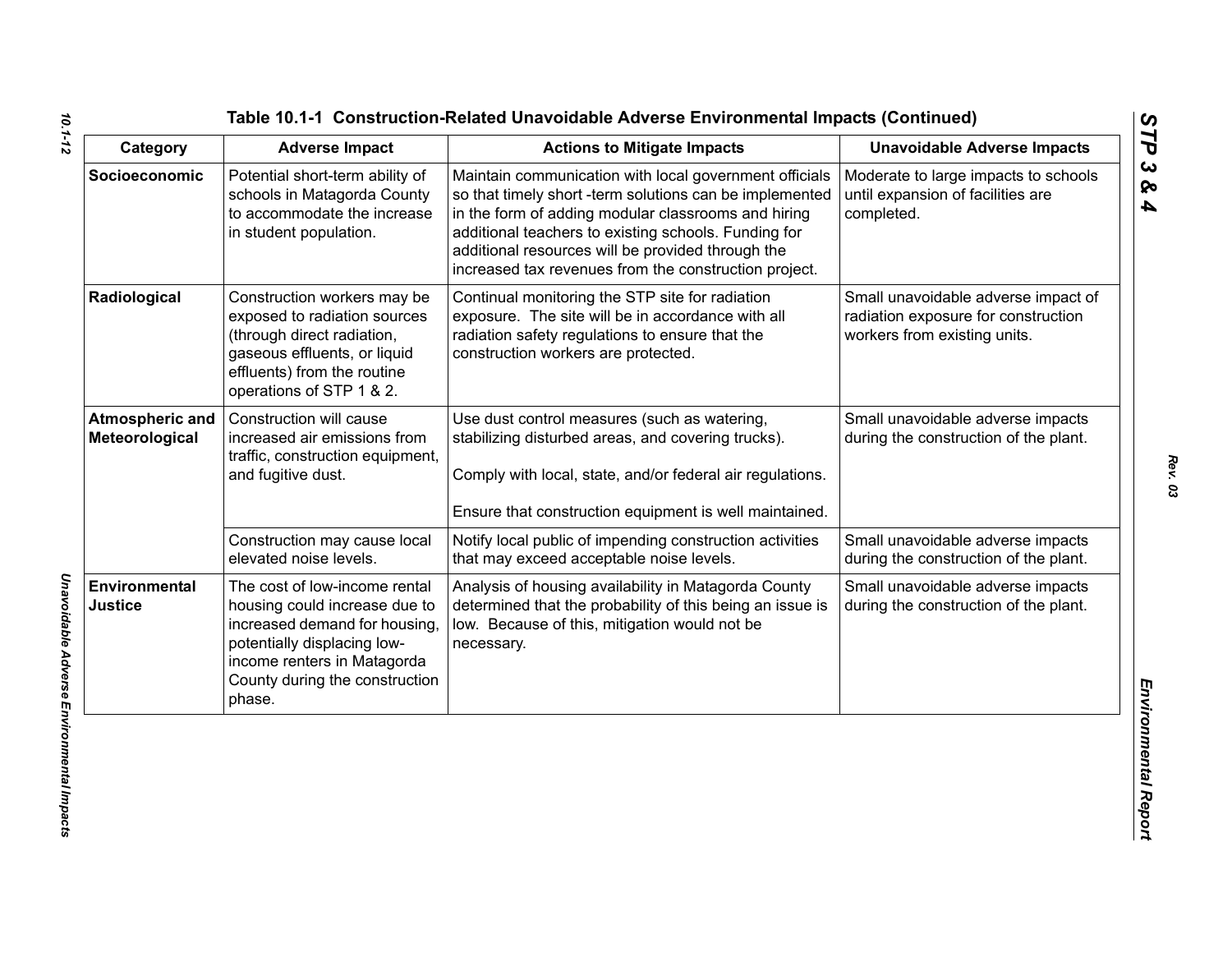| ທ |
|---|
|   |
| C |
| ట |
| ∞ |
| 4 |

| Category        | <b>Adverse Impact</b>                                                                                                                                                                                                                                                      | <b>Actions to Mitigate Impacts</b>                                                                                                                                                                                                                                                                                                                              | <b>Unavoidable Adverse Impacts</b>                                                                                                                                                                                                                                                                                        |
|-----------------|----------------------------------------------------------------------------------------------------------------------------------------------------------------------------------------------------------------------------------------------------------------------------|-----------------------------------------------------------------------------------------------------------------------------------------------------------------------------------------------------------------------------------------------------------------------------------------------------------------------------------------------------------------|---------------------------------------------------------------------------------------------------------------------------------------------------------------------------------------------------------------------------------------------------------------------------------------------------------------------------|
| <b>Land Use</b> | Approximately 90 acres of land<br>will be permanently dedicated to<br>the plant until decommissioning.<br>Approximately 21 acres of land<br>will be permanently dedicated<br>and 160 will be temporarily<br>committed to the uranium fuel<br>cycle during plant operation. | There are no practical measures of mitigation for this<br>impact.                                                                                                                                                                                                                                                                                               | Land will not be available for use<br>until plant(s) decommissioning<br>resulting in small unavoidable<br>adverse impact during life.<br>160 acres of land will not be<br>available until decommissioning of<br>the plant resulting in a small<br>unavoidable impact. 21 acres will<br>never be available for future use. |
|                 | Potential environmental impacts<br>onsite and offsite from disposal<br>of radioactive wastes generated<br>as a result of the fuel cycle.                                                                                                                                   | Disposal area(s) would be a permitted waste<br>disposal facility with a land use designated for such<br>activities. Disposal area would be operated under<br>appropriate regulations and guidelines until such<br>time a NRC licensed high-level waste disposal<br>facility is constructed. At that time, the storage area<br>could be restored for other uses. | Some onsite and offsite land will be<br>dedicated to licensed disposal<br>facilities and will no be available for<br>other uses. Small unavoidable<br>adverse impact.                                                                                                                                                     |
|                 | Offsite land use impacts<br>attributed to operations<br>workforce population growth.<br>Increase in development for<br>commercial and residential<br>purposes.                                                                                                             | Maintain communication with local and regional<br>government to disseminate project information so<br>they have the opportunity to plan accordingly.                                                                                                                                                                                                            | Small to moderate unavoidable<br>impact to land use during the life of<br>the plant.                                                                                                                                                                                                                                      |
|                 | Operation of new units would<br>result in an increase in the total<br>volume of solid waste generated<br>at the STP site.                                                                                                                                                  | All federal, Texas, and local requirements and<br>standards would be met regarding handling,<br>transportation, and offsite land disposal of the solid<br>waste at licensed facilities. STPNOC has recycling<br>and waste minimization programs currently in place.                                                                                             | Some offsite land will be dedicated<br>to licensed disposal facilities and will<br>not be available for other uses.<br>Small unavoidable adverse impact.                                                                                                                                                                  |

10.1-13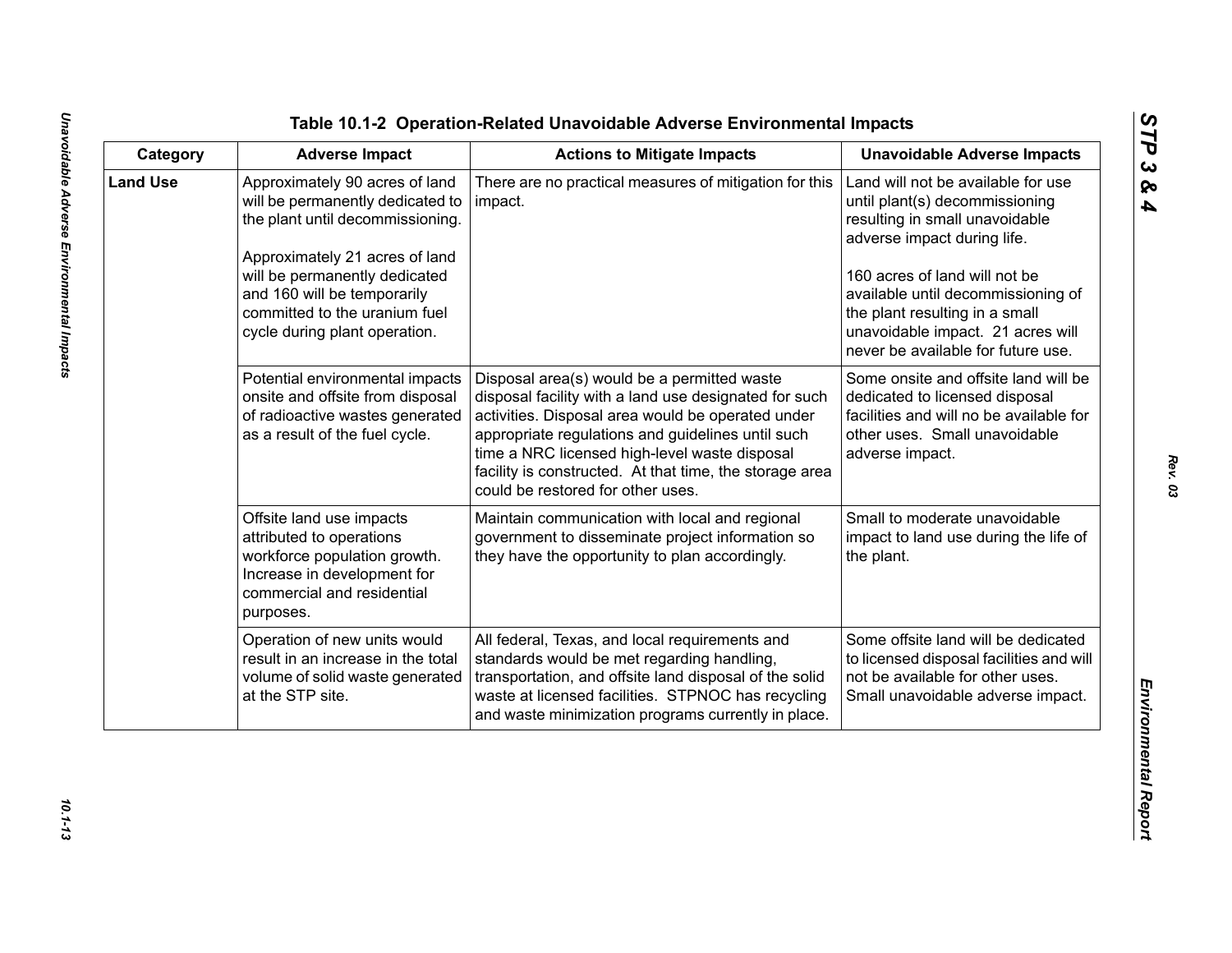| Category                             | <b>Adverse Impact</b>                                                                                                                                                                                                                                                                                            | <b>Actions to Mitigate Impacts</b>                                                                                                                                                                                                                                                                                                                                                                                                                                                                                                                                                                                                   | <b>Unavoidable Adverse Impacts</b>                                                                    |
|--------------------------------------|------------------------------------------------------------------------------------------------------------------------------------------------------------------------------------------------------------------------------------------------------------------------------------------------------------------|--------------------------------------------------------------------------------------------------------------------------------------------------------------------------------------------------------------------------------------------------------------------------------------------------------------------------------------------------------------------------------------------------------------------------------------------------------------------------------------------------------------------------------------------------------------------------------------------------------------------------------------|-------------------------------------------------------------------------------------------------------|
| Hydrological<br>and Water Use        | Potential hydrologic impacts to<br>the Colorado River from<br>pumping of water to the MCR.<br>Water would be withdrawn from<br>the Colorado River and added to<br>the main cooling reservoir to<br>replace water lost to<br>evaporation, seepage,<br>blowdown from the main cooling<br>reservoir, and as needed. | Maximum operating conditions are at a rate of<br>42,604 gpm during normal operations and 44,779<br>gpm during maximum operations. Impact is<br>considered small and would not require mitigation.                                                                                                                                                                                                                                                                                                                                                                                                                                    | Small unavoidable impact to water<br>availability downstream of the plant.                            |
|                                      | Makeup water for the ultimate<br>heat sink (mechanical draft<br>cooling towers) would be<br>pumped from [five] existing and<br>potentially new groundwater<br>wells.<br>Impacts to local groundwater<br>supply due to increased demand<br>from operating STP 3 & 4.                                              | STPNOC is currently evaluating the possibility of<br>permitting and installing additional groundwater wells<br>at the STP site. Once the evaluation has been<br>completed, the NRC would be notified if additional<br>wells are proposed. Also, STPNOC would submit<br>the necessary well permit applications to the Coastal<br>Plains Groundwater Conservation District (CPGCD)<br>and TCEQ as required for approval.<br>Withdrawal groundwater from the deep confined<br>Chicot aquifer, limiting impacts to those local wells in<br>the deep aquifer.<br>Conduct groundwater monitoring as required by<br>groundwater use permit. | Small to moderate unavoidable<br>impacts to groundwater availability<br>during the life of the plant. |
| <b>Hydrological</b><br>and Water Use | The addition of STP 3 & 4 is<br>expected to increase the<br>frequency of blowdown from the<br>MCR to the Colorado River.                                                                                                                                                                                         | Obtain TPDES permit and comply with its discharge<br>limits and monitoring requirements. The MCR would<br>be operated such that discharges would not be<br>made when the river flow is less than 800 cubic feet<br>per second (cfs) and the volume would not exceed<br>12.5 percent of the river flow, allowing a dilution of<br>the already diluted STP 3 & 4 cooling system effluent<br>of at least 8. Also, per state water quality standards<br>the discharges would be 95°F or less.                                                                                                                                            | Small to moderate unavoidable<br>impacts to surface water during the<br>life of the plant.            |

*10.1-14*

*Unavoidable Adverse Environmental Impacts* 

Unavoidable Adverse Environmental Impacts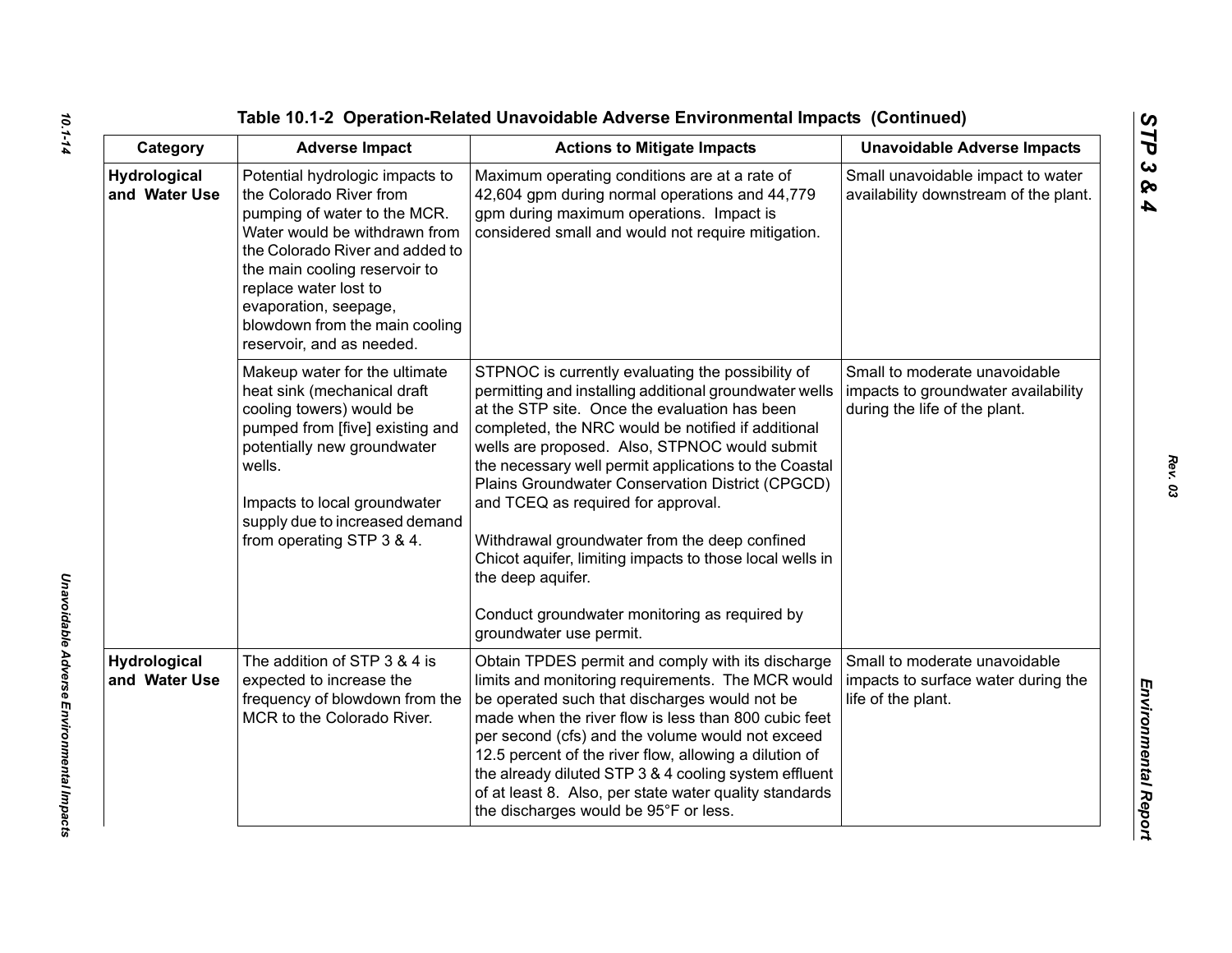The United Of Act Operation-Related Univolvelable Adverse Emplore<br>
Category 6. Adverse Impacts<br>
Vertrodegeta Univolvelable Adverse Impacts<br>
Adverse impacts<br>
Adverse impacts<br>
vertrodegeta Univolvelable Category (CDC) when t

*Rev. 03*